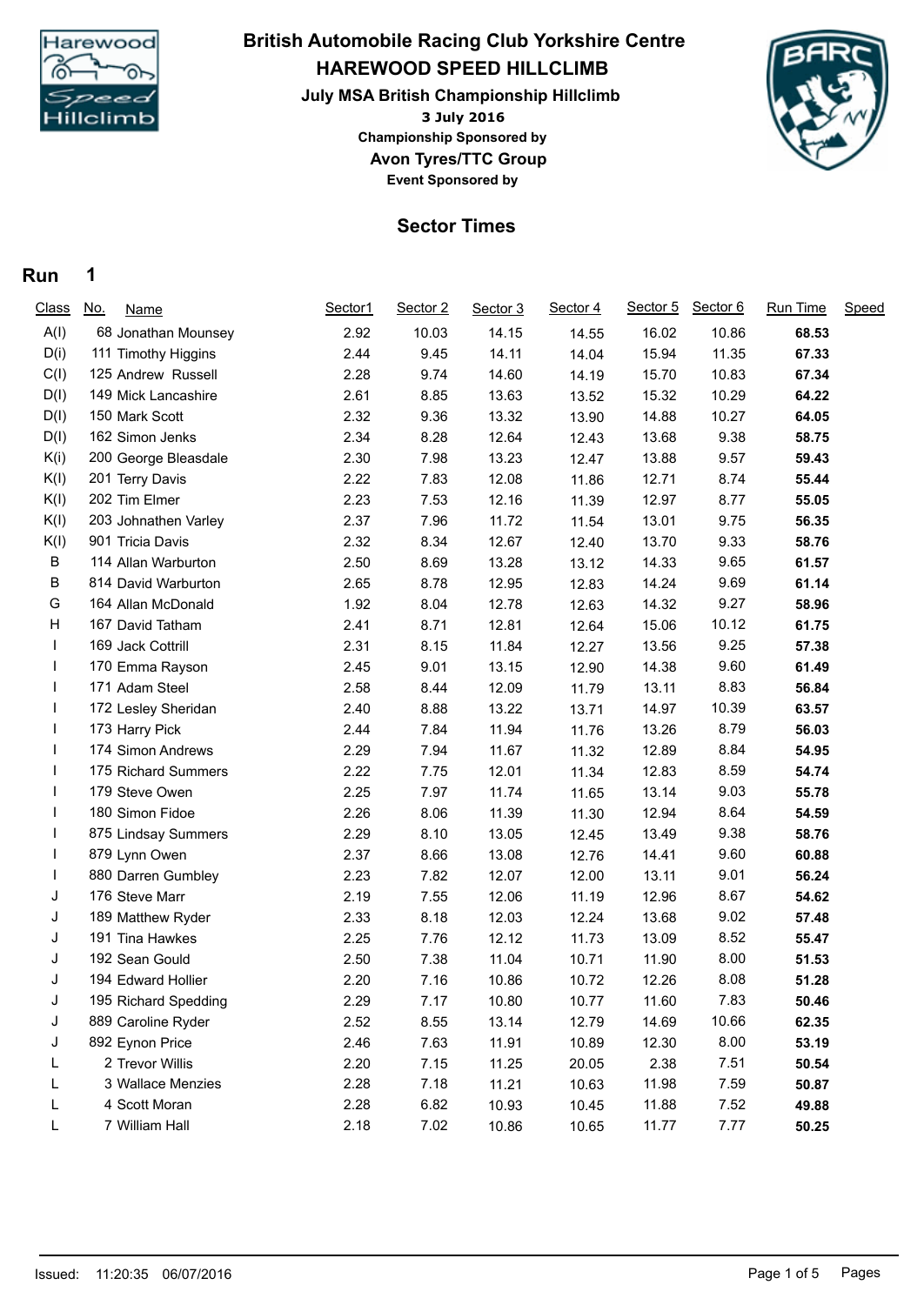| L     | 212 Peter Clarke         | 2.42 | 8.61  | 13.29 | 13.42 | 15.14 | 10.00 | 62.88      |  |
|-------|--------------------------|------|-------|-------|-------|-------|-------|------------|--|
| L     | 213 Peter Jory           | 2.44 | 8.57  | 12.74 | 12.14 | 13.74 | 9.15  | 58.78      |  |
| L     | 214 Scott Rayson         | 2.27 | 7.96  | 12.24 | 11.91 | 13.46 | 9.17  | 57.01      |  |
| L     | 215 Mark Coley           | 2.22 | 7.58  | 12.14 | 11.72 | 13.12 | 8.08  | 54.86      |  |
| L     | 216 Terry Graves         | 2.24 | 7.54  | 12.05 | 12.43 | 12.99 | 8.04  | 55.29      |  |
| L     | 217 Graham Wynn          | 2.66 | 7.68  | 11.92 | 11.72 | 12.73 | 8.22  | 54.93      |  |
| L     | 704 Roger Moran          | 2.31 | 7.18  | 11.12 | 10.57 | 12.20 | 7.74  | 51.12      |  |
| L     | 912 Tara Harvey          | 2.46 | 9.69  | 14.22 | 14.30 | 15.90 | 10.25 | 66.82      |  |
| L     | 914 Roger King           | 2.37 | 9.60  | 13.59 | 13.03 | 14.66 | 10.00 | 63.25      |  |
| L     | 916 Tony Hunt            | 2.33 | 7.62  | 12.01 | 11.45 | 13.14 | 8.57  | 55.12      |  |
| N     | 225 Mat Morrison         | 2.30 | 9.20  | 13.63 | 13.67 | 15.05 | 10.28 | 64.13      |  |
| N     | 227 Les Procter          | 2.97 | 10.52 | 15.32 | 14.98 | 17.05 | 11.79 | 72.63      |  |
| N     | 925 John Hewett          | 0.32 | 10.94 | 13.60 | 13.53 | 15.26 | 10.04 | 63.69      |  |
| 5B    | 184 Ben Tranter          | 2.55 | 9.14  | 12.88 | 12.96 | 14.56 | 9.92  | 62.01      |  |
| 5B    | 884 Robert Spedding      | 2.53 | 9.07  | 13.19 | 13.13 | 14.95 | 10.05 | 62.92      |  |
| 14    | 16 Martin Leach          | 2.38 | 9.66  | 13.95 | 14.32 | 15.95 |       | F/R        |  |
| 14    | 17 Darren Slater         | 2.60 | 9.66  | 14.08 | 14.33 | 15.51 | 10.52 | 66.70      |  |
| 14    | 18 Graham Rose           | 2.89 | 9.44  | 14.78 | 13.59 | 15.11 | 10.56 | 66.37      |  |
| 14    | 19 Tim Barber            | 2.21 | 8.95  | 13.26 | 13.36 | 15.20 | 9.95  | 62.93      |  |
| 14    | 20 Karl Lupton           | 2.81 | 9.38  | 14.06 | 14.02 | 15.52 | 10.31 | 66.10      |  |
| 14    | 21 Tom Fisher            | 2.45 | 10.13 | 15.23 | 14.91 | 16.06 | 10.99 | 69.77      |  |
| 14    | 22 Laura Wardle          | 2.66 | 10.76 | 15.77 | 15.41 | 17.35 | 11.75 | 73.70      |  |
| 14    | 23 Ian Wadsworth         | 2.31 | 9.47  | 14.34 | 14.11 | 16.05 | 10.69 | 66.97      |  |
| 14    | 24 Geraint Evans         | 2.41 | 9.25  | 13.69 | 13.74 | 15.69 | 10.70 | 65.48      |  |
| 14    | 25 Andy Fagan            | 2.55 | 9.49  | 13.70 | 13.92 | 15.62 | 10.43 | 65.71      |  |
| 14    | 26 Adrian Rowlands       | 2.30 | 9.62  | 14.03 | 13.91 | 15.94 | 10.77 | 66.57      |  |
| 14    | 27 Wayne Eason           | 2.49 | 9.80  | 14.00 |       |       | 10.91 | 67.78      |  |
| 14    | 28 Ross McDonald         | 2.50 | 10.37 | 15.05 | 15.18 | 16.67 | 11.60 | 71.37      |  |
| 14    | 29 Stuart Maclean        | 2.71 | 10.49 | 14.82 | 14.71 | 16.82 | 11.60 | 71.15      |  |
| 14    | 30 Justin Mather         | 2.58 | 9.80  | 14.27 | 14.36 | 16.23 | 11.35 | 68.59      |  |
| 14    | 31 Stephen Jory          | 2.66 | 10.18 | 14.56 | 14.50 | 16.35 | 11.14 | 69.39      |  |
| 14    | 32 Gordon Weston         | 2.74 | 10.91 | 15.85 | 16.06 | 17.45 | 12.36 | 75.37      |  |
| 14    | 719 David Hilton         | 2.33 | 9.15  | 13.62 | 13.09 | 15.18 | 10.32 | 63.69      |  |
| 14    | 722 Charles Wardle       | 2.80 | 10.22 | 14.88 | 14.65 | 16.79 | 11.23 | 70.57      |  |
| 14    | 723 Nicholas Wadsworth   | 2.63 | 10.18 | 14.84 | 15.06 | 16.72 | 11.65 | 71.08      |  |
| 26    | 91 Richard Archbould     | 2.29 | 9.14  | 14.05 | 13.77 | 15.30 | 10.52 | 65.07      |  |
| 26    | 92 Graham Cox            | 2.51 | 9.16  | 13.91 | 13.74 | 15.13 |       | F/R        |  |
| 26    | 120 Chris Brooks         | 2.76 | 9.66  | 14.36 | 14.30 | 15.88 | 10.70 | 67.66      |  |
| 26    | 138 Dale Johnson         | 2.28 | 10.05 | 14.50 | 14.45 | 15.74 | 10.62 | 67.64      |  |
| 26    | 156 John Prickett        | 2.59 | 8.05  | 12.51 | 12.22 | 13.42 | 9.22  | 58.01      |  |
| 26    | 177 Chris Thurgar Dawson | 2.44 | 8.60  | 13.08 | 13.02 | 14.13 | 9.51  | 60.78      |  |
| 40    | 37 Christian Ayres       | 2.70 | 9.60  | 14.76 | 14.11 | 15.78 | 10.82 | 67.77      |  |
| 40    | 38 Andy Norris           | 2.20 | 9.09  | 13.74 | 13.57 | 15.20 | 10.45 | 64.25      |  |
| 40    | 39 Paul Howells          | 2.25 | 8.99  | 13.60 | 13.12 | 14.52 | 10.15 | 62.63      |  |
| 40    | 40 Melvin Spear          | 2.50 | 9.52  | 13.81 | 13.95 | 15.97 | 10.35 | 66.10      |  |
| 40    | 41 Peter Turnbull        | 2.43 | 8.88  | 13.83 | 13.65 | 15.04 | 10.17 | 64.00      |  |
| 40    | 43 Dave Bennett          | 3.00 | 10.31 | 15.09 |       | 17.01 | 11.35 | 72.19      |  |
|       | 1 Alex Summers           |      |       |       | 15.43 |       | 7.85  |            |  |
| K(II) |                          | 2.08 | 7.25  | 11.22 | 10.72 | 12.05 |       | 51.17      |  |
| K(II) | 6 Dave Uren              | 2.26 | 34.48 |       |       |       |       | <b>DNF</b> |  |
| A(II) | 87 David Finlay          | 2.77 | 9.79  | 14.71 | 14.88 | 16.57 | 10.84 | 69.56      |  |
| A(II) | 88 Stephen Moore         | 2.21 | 8.60  | 13.56 | 13.31 | 14.86 | 10.32 | 62.86      |  |
| A(II) | 89 Jamie Powell          | 2.23 | 9.28  | 14.95 | 14.28 | 16.05 | 10.75 | 67.54      |  |
| A(II) | 93 Steven Darley         | 2.06 | 8.71  | 13.77 | 13.40 | 15.40 | 9.96  | 63.30      |  |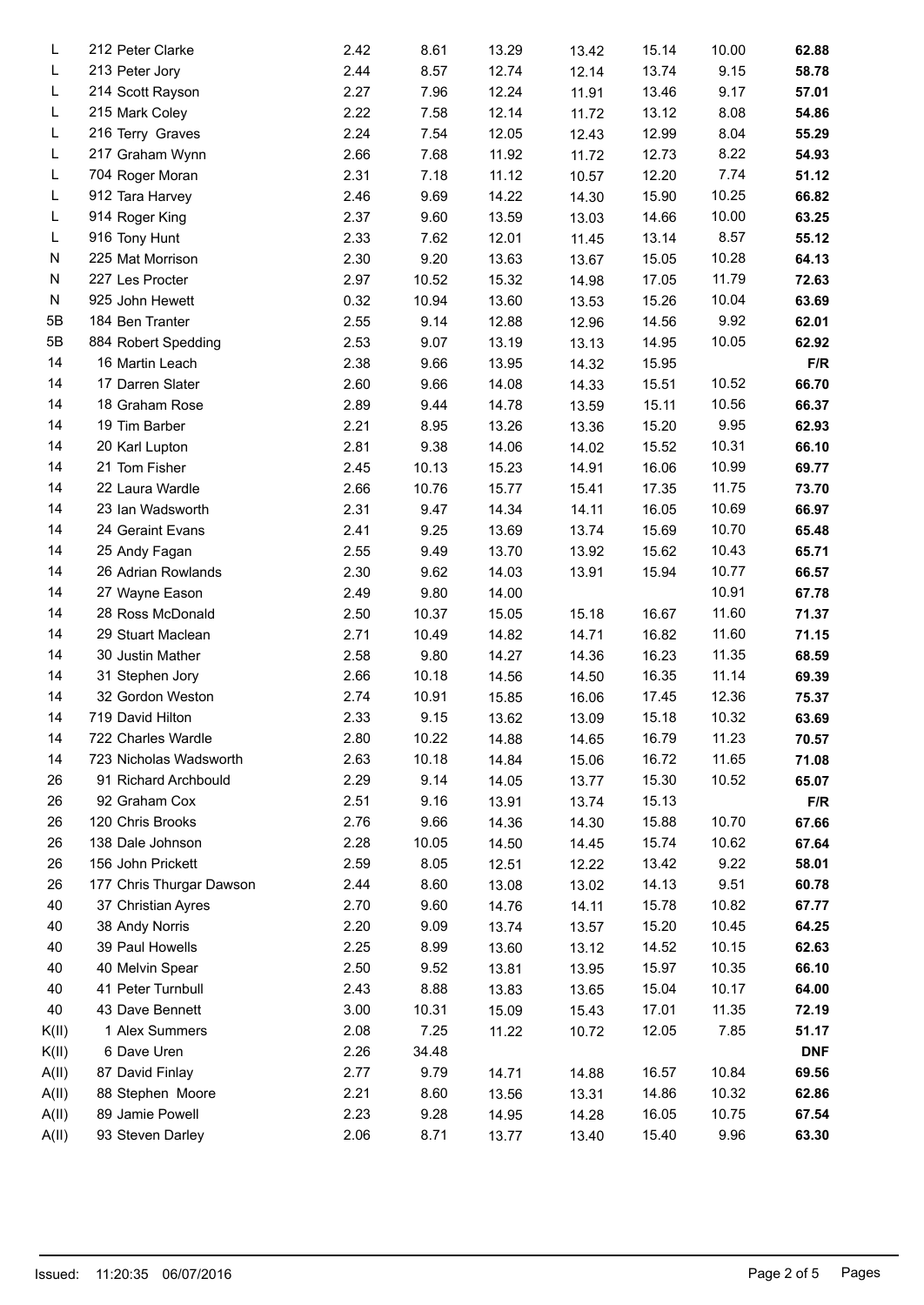| A(II)  | 99 Justin Andrews      | 2.10 | 8.93 | 14.07 | 13.37 | 15.12 | 10.00 | 63.59      |
|--------|------------------------|------|------|-------|-------|-------|-------|------------|
| C(II)  | 130 Ralph Pinder       | 2.61 | 9.07 | 14.07 | 13.35 | 14.75 | 10.18 | 64.03      |
| C(II)  | 131 Paul Martin        | 2.48 | 9.00 | 13.38 | 13.03 | 15.30 | 10.01 | 63.20      |
| C(II)  | 132 Steve Bailey       | 2.61 | 9.11 | 13.51 | 12.99 | 14.93 | 9.79  | 62.94      |
| C(ii)  | 133 Sarah Bosworth     | 2.25 | 8.75 | 12.92 | 13.08 | 15.11 | 9.92  | 62.03      |
| C(II)  | 134 Tracey Taylor West | 2.38 | 9.05 | 12.83 | 13.13 | 14.66 | 10.03 | 62.08      |
| C(II)  | 135 Colin Satchell     | 2.46 | 8.61 | 12.66 | 12.61 | 14.16 | 9.48  | 59.98      |
| C(III) | 144 Geoff Twemlow      | 1.97 | 9.40 | 14.59 | 14.21 | 15.67 | 10.18 | 66.02      |
| K(II)  | 205 Kelvin Broad       | 2.14 | 7.69 | 12.19 | 11.98 | 13.40 | 8.84  | 56.24      |
| K(II)  | 206 Lee Griffiths      | 2.22 | 7.72 | 11.80 | 11.31 | 13.26 | 8.18  | 54.49      |
| K(II)  | 207 Paul Haimes        | 2.68 | 7.83 | 11.40 | 10.84 | 12.38 | 7.98  | 53.11      |
| K(ii)  | 706 Nicola Menzies     | 2.07 | 9.83 |       |       |       |       | <b>DNF</b> |
|        |                        |      |      |       |       |       |       |            |

## **Run 2**

| <b>Class</b> | <u>No.</u><br><b>Name</b> | Sector1 | Sector 2 | Sector 3 | Sector 4 | Sector 5 | Sector 6 | Run Time | <b>Speed</b> |
|--------------|---------------------------|---------|----------|----------|----------|----------|----------|----------|--------------|
| A(I)         | 68 Jonathan Mounsey       | 2.96    | 9.82     | 14.36    | 14.74    | 16.30    | 14.24    | 72.42    |              |
| D(i)         | 111 Timothy Higgins       | 2.40    | 9.44     | 14.00    | 13.78    | 14.81    | 10.53    | 64.96    |              |
| C(I)         | 125 Andrew Russell        | 2.27    | 9.63     | 14.19    | 14.32    | 15.67    | 10.91    | 66.99    |              |
| D(I)         | 149 Mick Lancashire       | 2.58    | 8.86     | 13.74    | 13.52    | 14.83    | 10.06    | 63.59    |              |
| D(I)         | 150 Mark Scott            | 2.35    | 9.40     | 13.59    | 13.66    | 15.24    | 10.40    | 64.64    |              |
| D(I)         | 162 Simon Jenks           | 2.31    | 8.19     | 12.88    | 12.33    | 13.58    | 9.33     | 58.62    |              |
| K(i)         | 200 George Bleasdale      | 2.12    | 7.91     | 13.38    | 12.65    | 14.55    | 9.32     | 59.93    |              |
| K(I)         | 201 Terry Davis           | 2.11    | 7.88     | 12.38    | 12.04    | 12.97    | 8.96     | 56.34    |              |
| K(I)         | 202 Tim Elmer             | 2.19    | 7.80     | 12.32    | 11.53    | 13.05    | 8.65     | 55.54    |              |
| K(I)         | 203 Johnathen Varley      | 2.23    | 7.87     | 11.94    | 11.44    | 13.26    | 8.71     | 55.45    |              |
| K(I)         | 901 Tricia Davis          | 2.25    | 8.20     | 12.40    | 12.03    | 14.17    | 9.61     | 58.66    |              |
| B            | 114 Allan Warburton       | 2.49    | 8.76     | 13.21    | 13.27    | 14.66    | 9.61     | 62.00    |              |
| $\sf B$      | 814 David Warburton       | 2.62    | 8.76     | 12.96    | 12.80    | 14.28    | 9.43     | 60.85    |              |
| G            | 164 Allan McDonald        | 1.85    | 8.06     | 12.84    | 12.10    |          |          | F/R      |              |
| Н            | 167 David Tatham          | 3.26    | 9.45     | 13.03    | 12.64    | 14.14    | 9.70     | 62.22    |              |
| $\mathsf{I}$ | 169 Jack Cottrill         | 2.18    | 7.84     | 11.80    | 12.33    | 13.67    | 9.08     | 56.90    |              |
| $\mathsf{I}$ | 170 Emma Rayson           | 2.43    | 9.14     | 13.13    | 13.22    | 14.63    | 9.76     | 62.31    |              |
| $\mathbf{I}$ | 171 Adam Steel            | 2.41    | 8.14     | 12.44    | 11.74    | 13.17    | 8.93     | 56.83    |              |
| T            | 172 Lesley Sheridan       | 2.22    | 8.77     | 13.37    | 13.05    | 14.43    | 10.05    | 61.89    |              |
| L            | 173 Harry Pick            | 2.34    | 7.89     | 11.89    | 11.40    | 13.06    | 8.96     | 55.54    |              |
|              | 174 Simon Andrews         | 2.24    | 8.05     | 12.04    | 11.51    | 12.71    | 8.94     | 55.49    |              |
|              | 175 Richard Summers       | 2.11    | 7.64     | 11.97    | 11.32    | 12.77    | 8.54     | 54.35    |              |
|              | 179 Steve Owen            | 2.11    | 7.95     | 11.57    | 11.34    | 13.32    | 8.84     | 55.13    |              |
|              | 180 Simon Fidoe           | 2.06    | 7.67     | 11.44    | 11.32    | 12.91    | 8.43     | 53.83    |              |
|              | 875 Lindsay Summers       | 2.28    | 7.97     | 12.82    | 12.53    | 13.70    | 9.19     | 58.49    |              |
|              | 879 Lynn Owen             | 2.16    | 8.62     | 12.68    | 12.41    | 13.95    | 9.28     | 59.10    |              |
|              | 880 Darren Gumbley        | 2.16    | 7.78     | 11.64    | 11.71    | 12.91    | 8.82     | 55.02    |              |
| J            | 176 Steve Marr            | 2.10    | 7.46     | 11.66    | 11.18    | 13.09    | 8.52     | 54.01    |              |
| J            | 189 Matthew Ryder         | 2.36    | 9.40     | 12.53    | 12.90    | 14.97    | 9.74     | 61.90    |              |
| J            | 191 Tina Hawkes           | 2.13    | 7.65     | 11.86    | 11.45    | 13.09    | 8.61     | 54.79    |              |
| J            | 192 Sean Gould            | 2.38    | 7.27     | 11.28    | 10.70    | 11.96    | 8.22     | 51.81    |              |
| J            | 194 Edward Hollier        | 2.13    | 7.18     | 11.05    | 10.80    | 12.33    | 8.06     | 51.55    |              |
| J            | 195 Richard Spedding      | 2.14    | 7.00     | 10.75    | 10.64    | 11.92    | 8.05     | 50.50    |              |
| J            | 889 Caroline Ryder        | 2.37    | 8.32     | 12.65    | 12.90    | 14.67    | 9.89     | 60.80    |              |
| J            | 892 Eynon Price           | 2.27    | 7.29     | 11.53    | 10.59    | 12.17    | 7.97     | 51.82    |              |
| L            | 2 Trevor Willis           | 2.02    | 6.96     | 11.27    | 10.54    | 12.32    | 7.77     | 50.88    |              |
| Г            | 3 Wallace Menzies         | 2.06    | 7.06     | 11.17    | 10.60    | 12.08    | 7.88     | 50.85    |              |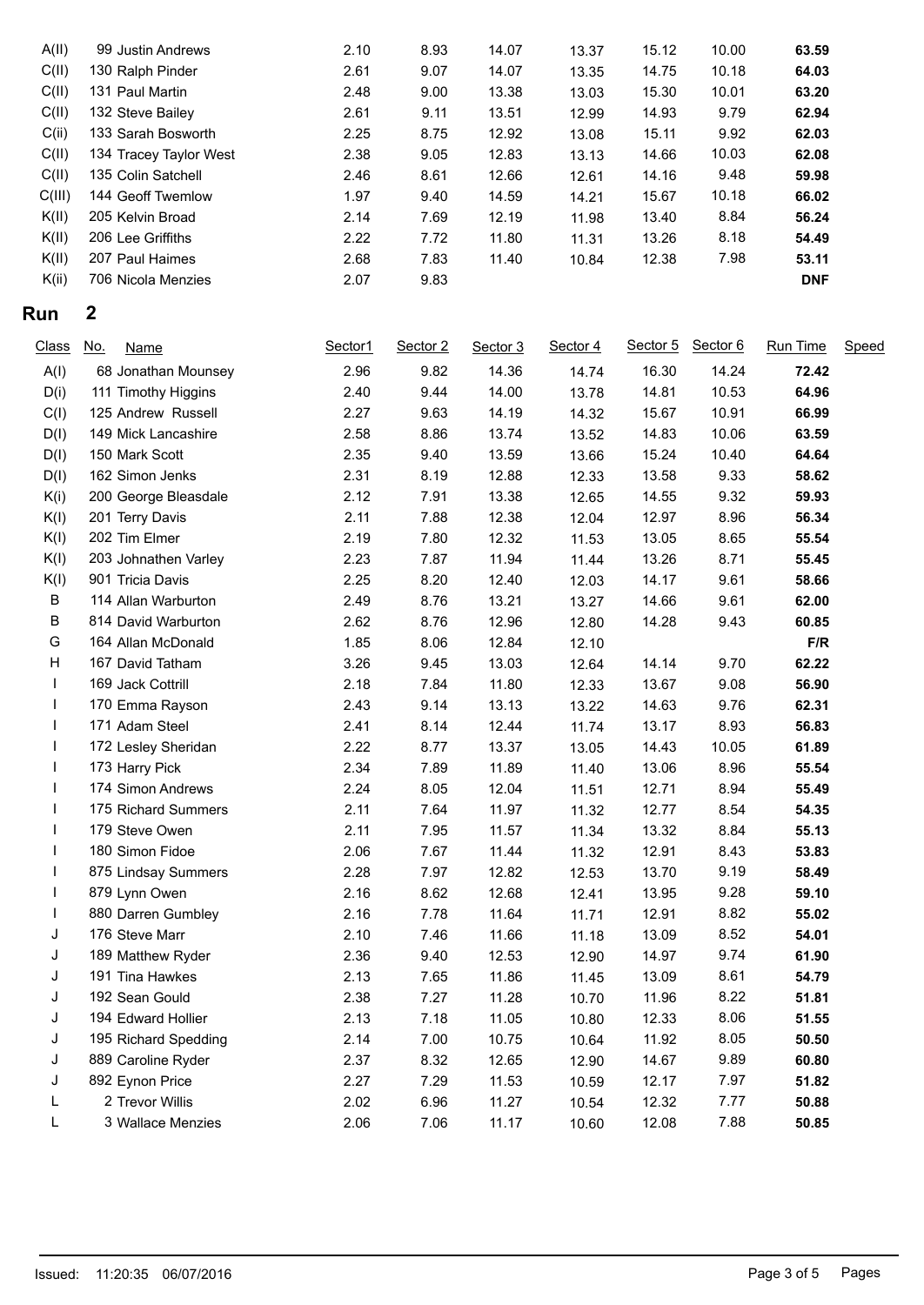| L     | 4 Scott Moran            | 2.16 | 7.11  | 11.03 | 10.67 | 11.84 | 7.51  | 50.32 |  |
|-------|--------------------------|------|-------|-------|-------|-------|-------|-------|--|
| L     | 7 William Hall           | 2.04 | 6.95  | 10.97 | 10.64 | 12.15 | 8.07  | 50.82 |  |
| L     | 212 Peter Clarke         | 2.44 | 8.70  | 13.37 | 13.18 | 14.74 | 10.06 | 62.49 |  |
| L     | 213 Peter Jory           | 2.41 | 8.14  | 12.36 | 12.20 | 13.86 | 9.08  | 58.05 |  |
| L     | 214 Scott Rayson         | 2.26 | 8.19  | 12.49 | 11.86 | 13.44 | 9.05  | 57.29 |  |
| L     | 215 Mark Coley           | 2.16 | 7.61  | 11.98 | 11.63 | 12.66 | 8.48  | 54.52 |  |
| L     | 216 Terry Graves         | 2.17 | 7.87  | 12.24 | 12.15 | 13.36 | 8.29  | 56.08 |  |
| L     | 217 Graham Wynn          | 2.10 | 7.49  | 11.78 | 11.46 | 12.66 | 8.21  | 53.70 |  |
| L     | 704 Roger Moran          | 2.21 | 7.33  | 11.16 | 10.72 | 11.98 | 7.74  | 51.14 |  |
| L     | 912 Tara Harvey          | 2.40 | 9.39  | 13.57 | 13.72 | 15.48 | 9.82  | 64.38 |  |
| L     | 914 Roger King           | 2.31 | 9.17  | 13.50 | 13.32 | 14.49 | 9.54  | 62.33 |  |
| L     | 916 Tony Hunt            | 2.16 | 7.41  | 11.80 | 11.66 | 12.98 | 8.15  | 54.16 |  |
| N     | 225 Mat Morrison         | 2.23 | 9.14  | 13.61 | 13.59 | 14.53 | 10.30 | 63.40 |  |
| N     | 227 Les Procter          | 2.78 | 10.52 | 15.78 | 15.23 | 17.09 | 11.88 | 73.28 |  |
| N     | 925 John Hewett          | 2.19 | 8.82  | 13.63 | 13.11 | 14.76 | 9.54  | 62.05 |  |
| 5B    | 184 Ben Tranter          | 2.53 | 9.18  | 13.00 |       |       | 10.00 | 62.46 |  |
|       |                          |      |       |       | 13.07 | 14.68 |       |       |  |
| 5B    | 884 Robert Spedding      | 2.51 | 9.19  | 13.13 | 13.08 | 15.01 | 10.14 | 63.06 |  |
| 14    | 16 Martin Leach          | 2.42 | 9.93  | 14.27 | 14.41 | 16.08 | 10.81 | 67.92 |  |
| 14    | 17 Darren Slater         | 2.56 | 9.51  | 13.99 | 13.69 | 15.48 | 10.24 | 65.47 |  |
| 14    | 18 Graham Rose           | 3.66 | 9.75  | 14.31 | 13.36 | 14.89 | 10.09 | 66.06 |  |
| 14    | 19 Tim Barber            | 2.26 | 9.03  | 13.42 | 13.49 | 15.11 | 10.15 | 63.46 |  |
| 14    | 20 Karl Lupton           | 2.74 | 9.43  | 14.30 | 13.63 | 14.92 | 10.31 | 65.33 |  |
| 14    | 21 Tom Fisher            | 2.58 | 9.96  | 14.77 | 14.39 | 15.89 | 10.63 | 68.22 |  |
| 14    | 22 Laura Wardle          | 2.57 | 10.44 | 15.49 | 15.16 | 17.21 | 11.72 | 72.59 |  |
| 14    | 23 Ian Wadsworth         | 2.28 | 9.45  | 14.32 | 13.80 | 15.54 | 10.99 | 66.38 |  |
| 14    | 24 Geraint Evans         | 2.26 | 9.39  | 13.89 | 14.04 | 16.28 | 10.79 | 66.65 |  |
| 14    | 25 Andy Fagan            | 2.44 | 9.42  | 13.73 | 14.23 | 16.94 | 10.60 | 67.36 |  |
| 14    | 26 Adrian Rowlands       | 2.30 | 9.21  | 13.82 | 13.87 | 15.81 |       | F/R   |  |
| 14    | 27 Wayne Eason           | 2.52 | 9.87  | 14.18 | 14.56 | 16.19 | 10.90 | 68.22 |  |
| 14    | 28 Ross McDonald         | 2.29 | 10.08 | 14.88 | 15.19 | 16.76 | 11.82 | 71.02 |  |
| 14    | 29 Stuart Maclean        | 2.77 | 10.48 | 15.35 | 15.25 | 16.99 | 11.63 | 72.47 |  |
| 14    | 30 Justin Mather         | 2.67 | 9.63  | 14.26 | 14.73 | 16.15 | 11.12 | 68.56 |  |
| 14    | 31 Stephen Jory          | 2.66 | 10.10 | 14.36 | 14.56 | 16.53 | 11.12 | 69.33 |  |
| 14    | 32 Gordon Weston         | 2.84 | 11.01 | 15.63 | 16.00 | 17.64 | 12.52 | 75.64 |  |
| 14    | 719 David Hilton         | 2.36 | 9.20  | 13.55 | 13.36 | 15.32 | 10.54 | 64.33 |  |
| 14    | 722 Charles Wardle       | 2.80 | 10.36 | 14.90 | 14.51 | 16.63 | 11.04 | 70.24 |  |
| 14    | 723 Nicholas Wadsworth   | 2.59 | 10.59 | 15.22 | 15.14 | 16.57 | 11.95 | 72.06 |  |
| 26    | 91 Richard Archbould     | 2.21 | 9.21  | 14.35 | 13.88 | 15.40 | 10.57 | 65.62 |  |
| 26    | 92 Graham Cox            | 2.11 | 9.03  | 13.68 | 13.61 | 15.64 | 10.44 | 64.51 |  |
| 26    | 120 Chris Brooks         | 2.89 | 9.85  | 14.01 | 14.06 | 15.77 | 10.58 | 67.16 |  |
| 26    | 138 Dale Johnson         | 2.42 | 10.01 | 15.04 | 14.78 | 16.06 | 10.86 | 69.17 |  |
| 26    | 156 John Prickett        | 2.39 | 8.17  | 12.62 | 12.20 | 13.63 | 7.88  | 56.89 |  |
| 26    | 177 Chris Thurgar Dawson | 2.36 | 8.76  | 12.83 | 12.34 | 13.70 | 9.41  | 59.40 |  |
| 40    | 37 Christian Ayres       | 2.67 | 9.99  | 14.83 | 14.12 | 16.19 | 10.65 | 68.45 |  |
| 40    | 38 Andy Norris           | 2.18 | 9.37  |       |       | 15.38 | 10.38 | 64.95 |  |
|       |                          |      |       | 13.80 | 13.84 |       |       |       |  |
| 40    | 39 Paul Howells          | 2.19 | 9.01  | 13.33 | 13.05 | 15.25 | 10.46 | 63.29 |  |
| 40    | 40 Melvin Spear          | 2.47 | 9.34  | 13.99 | 14.47 | 16.58 | 10.62 | 67.47 |  |
| 40    | 41 Peter Turnbull        | 2.30 | 8.85  | 13.95 | 13.63 | 15.21 | 10.59 | 64.53 |  |
| 40    | 43 Dave Bennett          | 3.03 | 10.48 | 15.80 | 15.84 | 17.50 | 11.92 | 74.57 |  |
| K(II) | 1 Alex Summers           | 2.11 | 7.16  | 11.18 | 10.84 | 12.05 | 7.77  | 51.11 |  |
| A(II) | 87 David Finlay          | 3.11 | 9.96  | 14.78 | 14.86 | 16.44 | 11.16 | 70.31 |  |
| A(II) | 88 Stephen Moore         | 2.16 | 8.75  | 13.70 | 13.40 | 14.74 | 10.50 | 63.25 |  |
| A(II) | 89 Jamie Powell          | 2.33 | 9.18  | 18.77 | 16.36 | 19.49 | 15.30 | 81.43 |  |